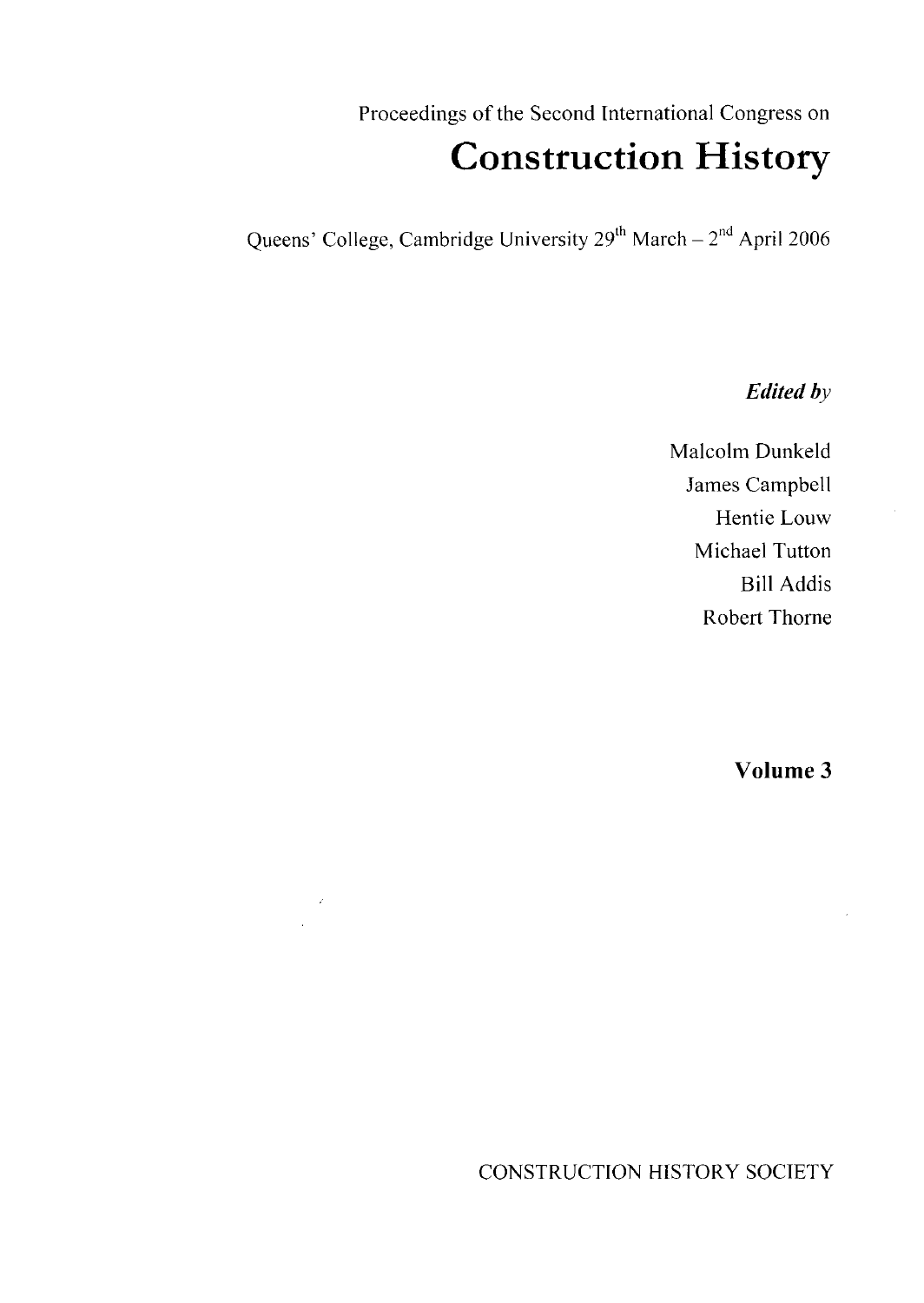# **Contents**

## Volume 3

| Mouterde, R.             | The Stiffening System of Medieval            |      |
|--------------------------|----------------------------------------------|------|
|                          | Timberwork in the Cathedral of Saint Pierre  |      |
|                          | de Poitiers                                  | 2311 |
| Neder, F.                | Flying House. Archaeology of the             |      |
|                          | Construction of Buckminster Fuller's         |      |
|                          | <b>Dymaxion House</b>                        | 2327 |
| Nikolinakou, M.A. and    | New Research in Early Gothic Flying          |      |
| Tallon, A.J.             | <b>Buttresses</b>                            | 2347 |
| Orihuela, A.             | The Use of Wood in Morisco Houses in         |      |
|                          | 16th Century Granada (Spain)                 | 2363 |
| Orsel, E.                | Brickwork in Leiden: a Survey of Sixteenth   |      |
|                          | and Seventeenth Century Characteristics      | 2379 |
| Ortueta Hilberath, E. de | The National Devastated Regions Service in   |      |
|                          | Tarragona: Building Techniques in House      |      |
|                          | Rehabilitation                               | 2395 |
| Palacios, J.             | The Gothic Ribbed Vault in Rodgrio Gil de    |      |
|                          | Hontañón                                     | 2415 |
| Ź<br>Pearson, L.         | In the Latest London Style: Decorative Tile  |      |
|                          | and Terracotta Exports by British            |      |
|                          | Manufacturers, 1840-1940                     | 2433 |
| Pedreschi, R.            | The Structural Behaviour and Design of       |      |
|                          | Free-Standing Barrel Vaults of Eladio Dieste | 2451 |
| Pelke, E.                | The Development of the Prestressed Concrete  |      |
|                          | Bridge in Germany after World War II         | 2469 |

 $\bar{z}$ 

 $\epsilon$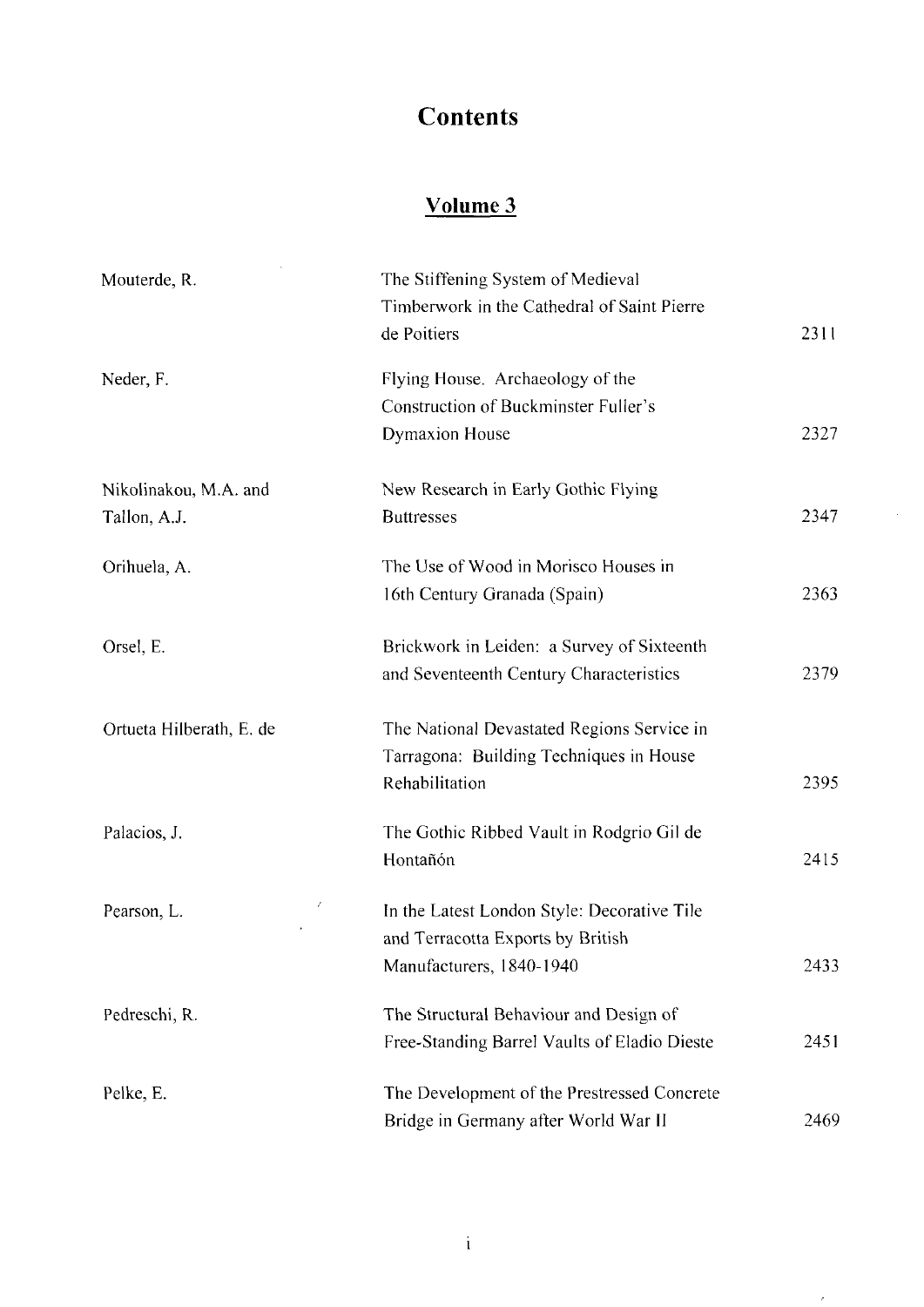| Peñalver Martínez, M. J. and      | Underwater Construction in the 18th Century.    |      |
|-----------------------------------|-------------------------------------------------|------|
| Maciá Sánchez, J.F.               | The Royal Arsenal in Cartagena - an             |      |
|                                   | <b>Extraordinary Case</b>                       | 2493 |
| Pepper, S. and Yeomans, D.        | Working Class Flats in the 1930s: Steel versus  |      |
|                                   | Concrete                                        | 2515 |
| Pieper, J. and Schindler, B.B.    | Concept and Reality. Different Technical        |      |
|                                   | Variations of the Geometrical Construction of   |      |
|                                   | Maulnes Castle                                  | 2527 |
| Powell, C.G.                      | Genesis of a General Contractor: a Georgian     |      |
|                                   | Vernacular Builder Transformed                  | 2547 |
| Quagliarini, E.                   | Earth Constructions in the Marche Region        |      |
|                                   | (Italy): Building Techniques and Materials      | 2559 |
| Ranaweera, M. and Abeyruwan, H.   | Materials Used in the Construction,             |      |
|                                   | Conservation, and Restoration of Ancient        |      |
|                                   | Stupas in Sri Lanka                             | 2573 |
| Ranzetta, K.E.                    | The Dating of Tobacco Barns in St. Mary's       |      |
|                                   | County, Maryland: Experimenting with the        |      |
|                                   | Archaeology of Architecture                     | 2587 |
| Rimmer, J.A.E.                    | A Re-assessment of the Use of Building          |      |
|                                   | Accounts for the Study of Medieval Urban        |      |
|                                   | Houses                                          | 2599 |
| Ringbom, A., Hale, J., Brock, F., | Mortar Dating in Medieval and Classical         |      |
| Heinemeier, J. and Lindroos, A.   | Archaeology                                     | 2613 |
| Riorden, E. H.                    | A Hadrianic Theater at Ilion (Troy): a          |      |
|                                   | Paradigm Shift for Roman Building Practice      |      |
|                                   | and Its Aesthetic Aftermath                     | 2635 |
| Roberts, T. J.                    | Hodkin and Jones: a Legacy Cast in Stone? An    |      |
|                                   | Investigation into the Significance of Concrete |      |
|                                   | in Domestic Buildings in Britain during the     |      |
|                                   | Late Nineteenth and Early Twentieth Centuries   | 2653 |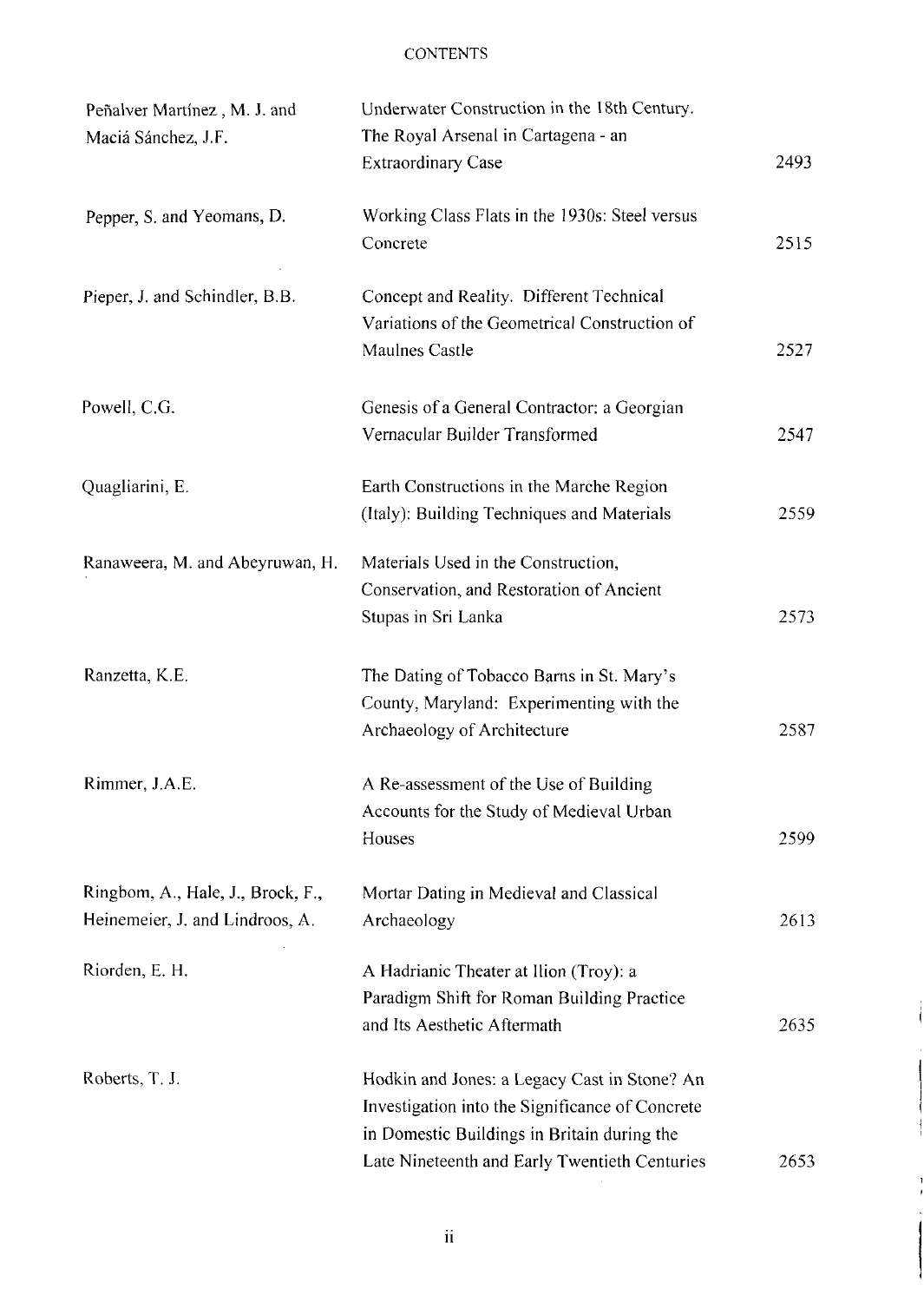$\sim$ 

| Robinson, D.                   | Traditional Becomes Modern: the Rise of         |      |
|--------------------------------|-------------------------------------------------|------|
|                                | Collegiate Gothic Architecture at American      |      |
|                                | Universities                                    | 2673 |
| Rociola, G.F.                  | The "Salt Landscape" of Margherita di Savoia.   |      |
|                                | Traditional Characters and Technical            |      |
|                                | Evolution of the Coastal Saltwork in Relation   |      |
|                                | to the Development of the Settlement            | 2695 |
| Rodríguez-Camilloni, H.        | The Survival of Gothic Rib Vaulting in the      |      |
|                                | Viceroyalty of Peru                             | 2709 |
| Romba, K.                      | Aesthetics and the Professional Identity of the |      |
|                                | Modern German Engineer                          | 2727 |
| Rozhko, M.F.; posthumously     | Defining the Ninth to Thirteenth Century        |      |
| edited and prepared by         | Fortress Tustan': Building Archaeology of       |      |
| Rozhko, V.M. and Stachiw, M.O. | a Log, Cliff-Side Structure                     | 2743 |
| Sagaydak, M.                   | Building Archaeology of the Secular             |      |
|                                | Architecture of the 10th - 11th Century         |      |
|                                | Kyivan Rus' Town                                | 2759 |
| Sakarovitch, J.                | Construction History and Experimentation        | 2777 |
| Sanjurjo, A.                   | The Vis Saint Gilles Quarrée or the Caracol     |      |
|                                | De Emperadores Cuadrado: a Model                |      |
|                                | Frequently Encountered in Spanish-French        |      |
|                                | Architectural Treatises from the Modern         |      |
|                                | Period                                          | 2793 |
| Sanjust i Latorre, C.          | The Construction of the Royal Monastery of      |      |
|                                | Santa Maria de Pedralbes (Barcelona)            | 2815 |
| Sanna, A.                      | Construction and Building Yard in an            |      |
|                                | Autarchic "Company Town"                        | 2833 |
| Schlimme, H.                   | Construction Knowledge in Comparison:           |      |
|                                | Architects, Mathematicians and Natural          |      |
|                                | Philosophers Discuss the Damage to St.          |      |
|                                | Peter's Dome in 1743                            | 2853 |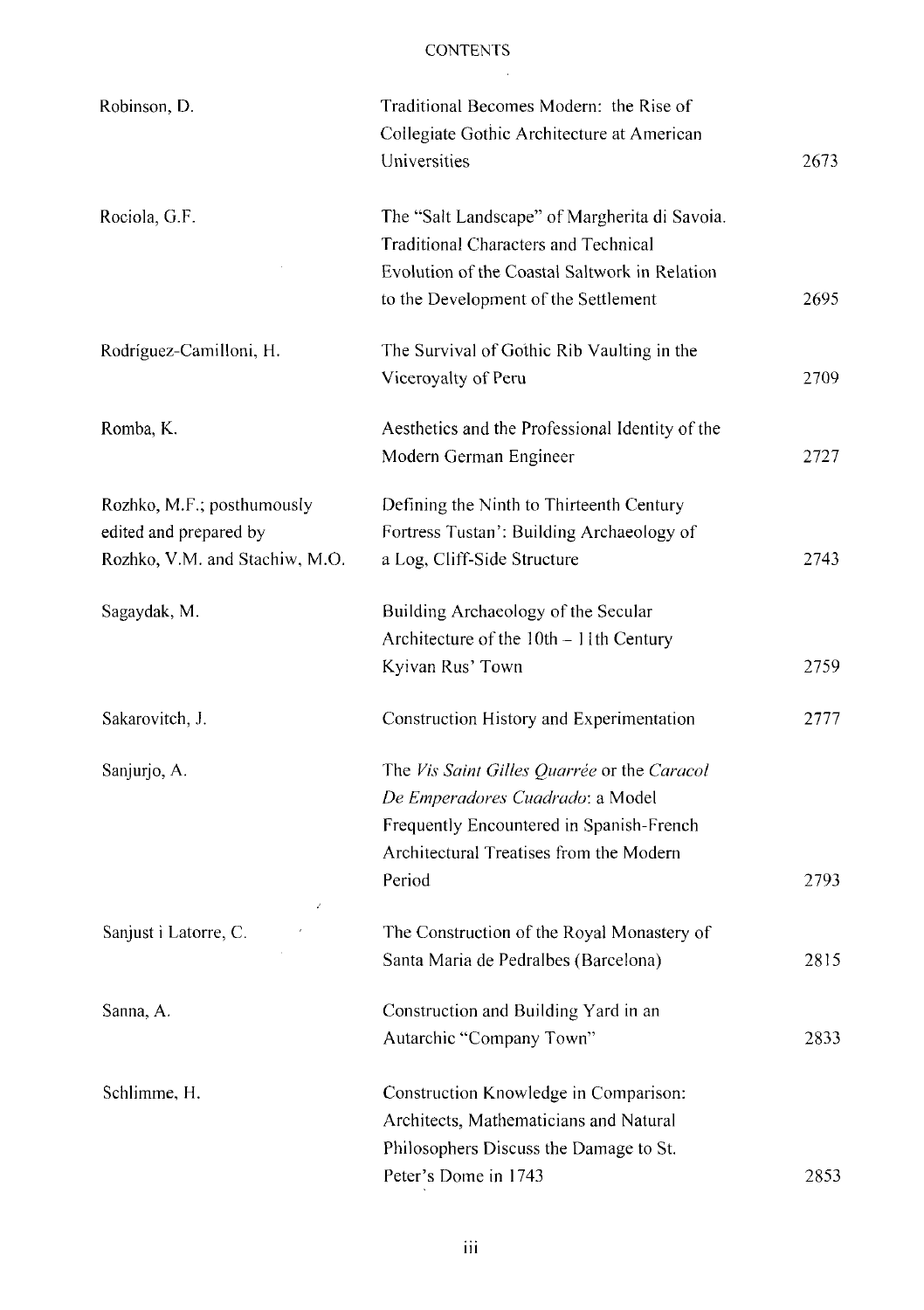| Seraphin, M.                                            | The Influence of the German Railways on the<br>Birth of Modern Timber Engineering                                                                               | 2869 |
|---------------------------------------------------------|-----------------------------------------------------------------------------------------------------------------------------------------------------------------|------|
| Sheppard, R.J.                                          | Standing in the Corn Field, Talking to the<br>Walls, and Peeling Back the Layers: Using<br>Fieldwork to Discover the Construction of<br>Vernacular Architecture | 2891 |
| Silva, M.E.                                             | Foreign Iron in Venezuelan Architecture:<br>Modern Building Technologies at the End<br>of Nineteenth Century                                                    | 2907 |
| Simons, E.                                              | Life on the Edge: the Rock-Cut Dwellings of<br>Kinver Edge                                                                                                      | 2927 |
| Soler Verdú, R., Alonso, A. and<br>Martinez Boquera, A. | The Eighteenth Century Brickwork Domes in<br>Valencia                                                                                                           | 2945 |
| Stigliano, M.                                           | "The Trompe of the INCIS Building of<br>Saverio Dioguardi, Mediterranean Architect<br>of the XX Century"                                                        | 2965 |
| Sturrock, N.S. and                                      | The Grandfather of $Air$ -Conditioning $-$ the                                                                                                                  |      |
| Lawson-Smith, P.                                        | Work and Influence of David Boswell Reid,<br>Physician, Chemist, Engineer (1805 - 1863)                                                                         | 2981 |
| Swenarton, M.C.                                         | Breeze Blocks and Bolshevism: Housing<br>Policy and the Origins of the Building<br>Research Station 1917-21                                                     | 2999 |
| Tain-Guzmán, M.                                         | Fifteen Unedited Engraved Architectural<br>Drawings Uncovered in Northwest Spain                                                                                | 3011 |
| Tamborero L.                                            | The "Vis Saint-Gilles", Symbol of<br>Compromise between Practice and Science                                                                                    | 3025 |
| Tavares, A.                                             | The Effects of Concrete in Portuguese<br>Architecture. The Moreira de Sá & Malevez<br>Case (1906-1914)                                                          | 3041 |

 $\hat{\mathcal{A}}$ 

 $\mathcal{L}_{\mathcal{A}}$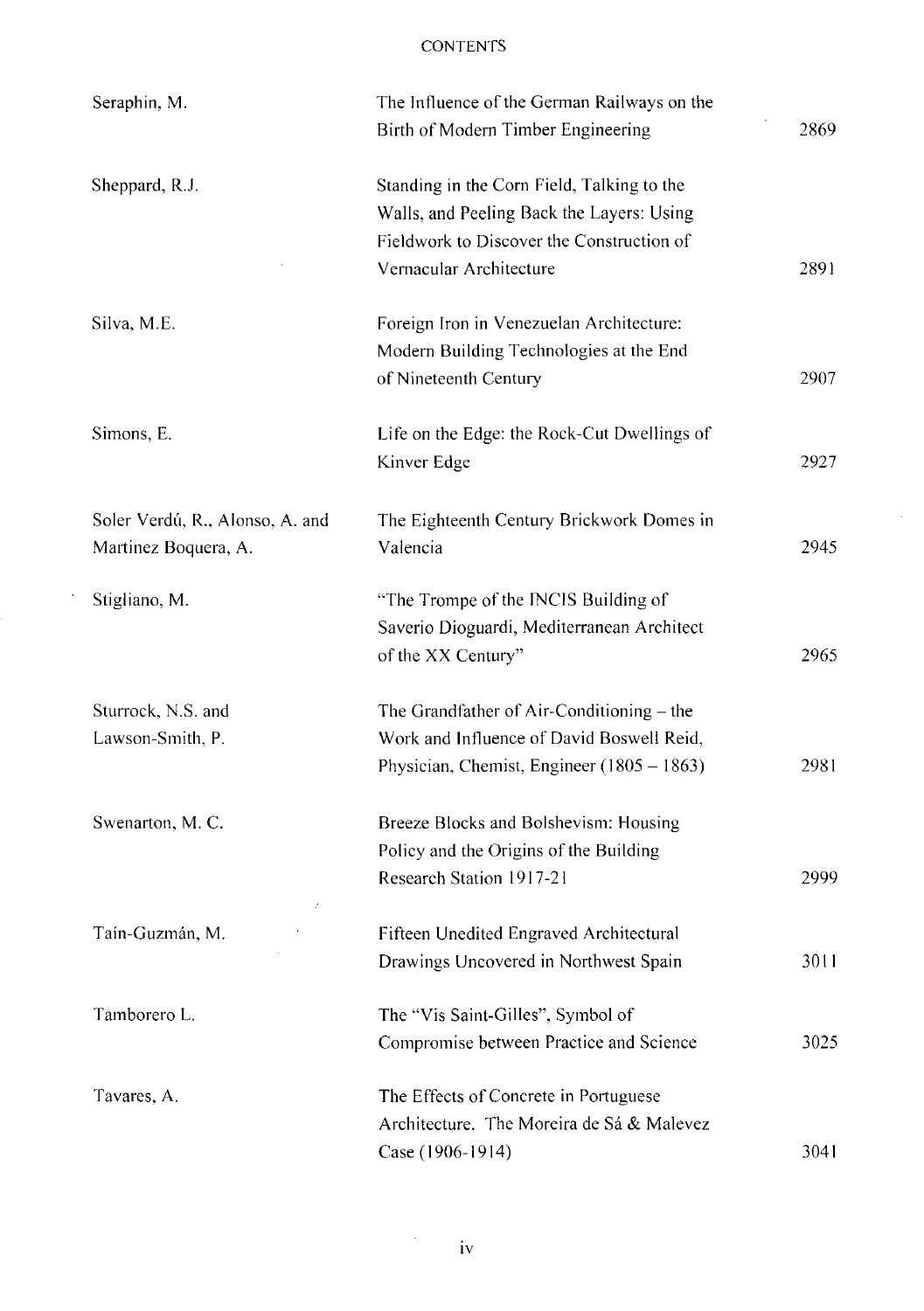| Taylor, P.              | A Last Fling in Local Distinctiveness                                                                                                    | 3061 |
|-------------------------|------------------------------------------------------------------------------------------------------------------------------------------|------|
| Theodossopoulos, D.     | Technology and Geometry in the Design of<br>Gothic Vaults in Britain                                                                     | 3079 |
| Thomson, N.             | A Study of Early Corrugated Iron Buildings in<br>Rural Scotland                                                                          | 3097 |
| Tragbar, K.             | "De Hedificiis Communibus Murandis "<br>Notes on the Beginning of Building<br>Regulations in Medieval Tuscany                            | 3117 |
| Turnbull, J.            | The Architecture of Walter Burley Griffin:<br>Concrete Applications                                                                      | 3133 |
| Tussenbroek, G. van     | 'To Provide the Old Church with Good<br>Foundations to Prevent Subsidence'. Builders'<br>Specifications in Amsterdam                     | 3155 |
| Van de Vijver, D. R. E. | "Mesurer la Solidité". The Art of Measuring<br>Buildings in Belgium, 1451-1960                                                           | 3171 |
| Van den Hurk, J.        | Origins and Survival of Netherlandic Building<br>Traditions in North America                                                             | 3191 |
| Vignoles, M.J.P.        | Kiev Suspension Bridge. (1846 – 1853)                                                                                                    | 3211 |
| Voyatzaki, M.           | Construction History in the Architectural<br>Curricula in Europe                                                                         | 3233 |
| Vries, D.J. de          | Brickwork-Related Innovations in the<br>Seventeenth and Eighteenth Century                                                               | 3247 |
| Wells, C.               | Dendro-Dating the Domestic Architecture of<br>Colonial Virginia: Exploring the Potential of<br>Certainty                                 | 3267 |
| Wendland, D.            | A Flat Vault in the "Crac Des Chevaliers" and<br>Some Considerations on the Development of<br>Vault Geometry and Stereotomy in Mediaeval |      |
|                         | Masonry Structures in Syria                                                                                                              | 3279 |